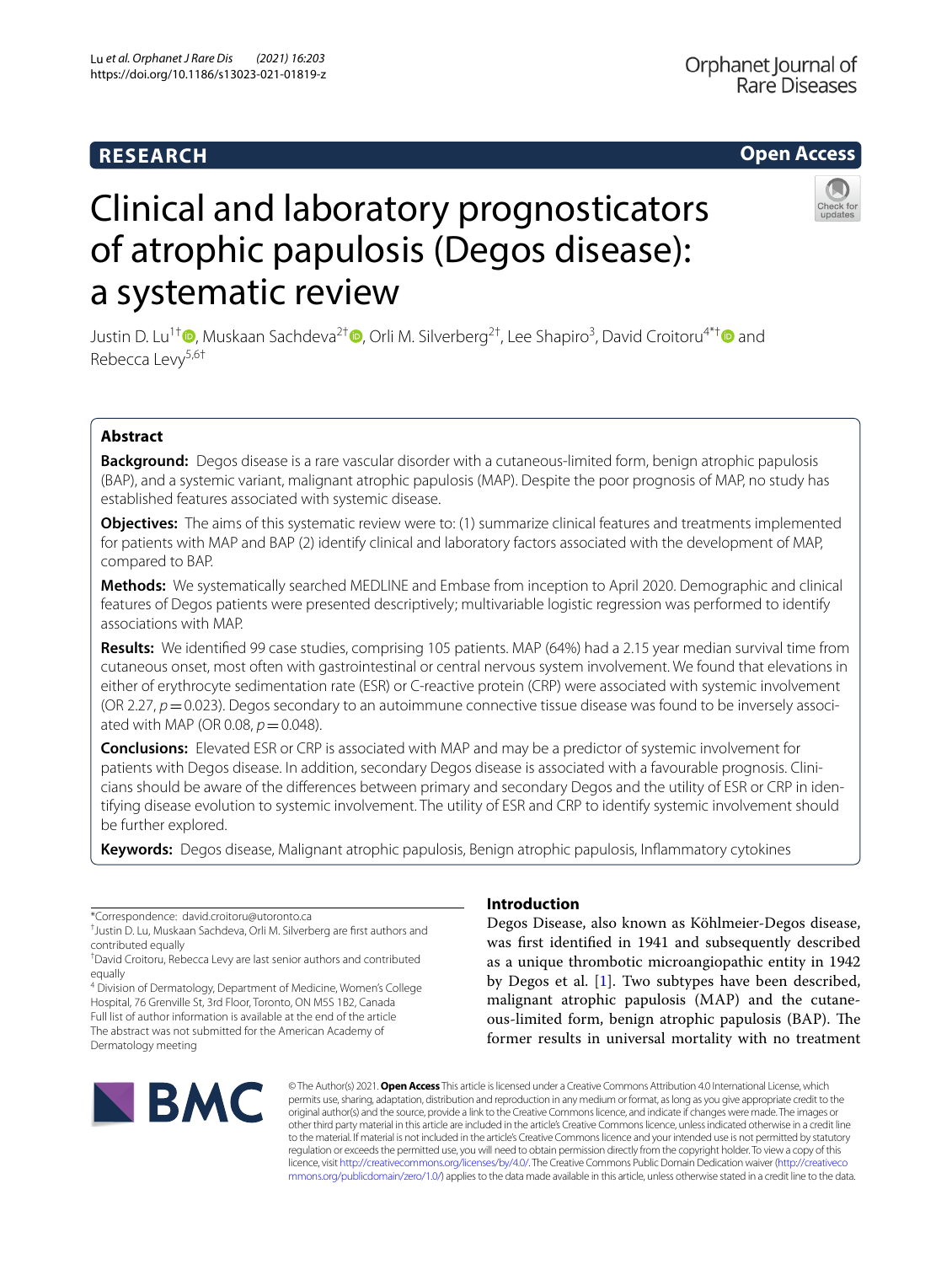consistently efective in disrupting the natural history [[1\]](#page-7-0). There have been approximately 200 to 300 cases of atrophic papulosis described in the literature to date [[2\]](#page-7-1), and the etiology of the disease remains unknown. Reports of familial clusters of the disease exist, with increased incidence in frst-degree relatives, suggests a possible genetic contribution [[3–](#page-7-2)[5\]](#page-7-3). Suggested pathogenetic mechanisms include vasculitis, coagulopathy, and primary dysfunction of endothelial cells [\[6](#page-7-4)].

Degos disease initially appears as small erythematous papules, approximately  $0.5-1$  cm in diameter  $[1]$  $[1]$ (Fig. [1](#page-1-0)a, b). Subsequently, the centre depresses to form a pathognomonic, porcelain-white atrophic papule with an erythematous, telangiectatic rim  $[1]$  $[1]$ . These lesions are usually found on the trunk and upper extremities [[7,](#page-7-5) [8](#page-7-6)], but other locations such as palms, soles, scalp, and face are infrequently involved  $[1]$  $[1]$ . The first cutaneous lesions can appear at any age; however, most commonly occur



<span id="page-1-0"></span>**Fig. 1** Clinical images of patient with atrophic papulosis. Porcelain white atrophic papules with a partially-blanchable red ring of are seen on the elbow (**a**) and lateral thigh (**b**)

between ages 20 and 50 [[7\]](#page-7-5). The histologic findings classically involve wedge-shaped tissue necrosis due to thrombotic occlusion of small arteries deep in the corium [\[9](#page-7-7), [10\]](#page-7-8); however these are not always present, as a review of 9 cases by Su et al. demonstrated infarct and wedgeshaped necrosis only in one biopsy  $[11]$  $[11]$ . The diagnosis of atrophic papulosis is, therefore, made clinically and supported by histologic fndings.

MAP has been shown in the literature to primarily cause infarcts of the gastrointestinal (GI) system and central nervous system, as well as other organs such as the ocular, pulmonary, cardiovascular and renal systems [[12](#page-7-10), [13\]](#page-7-11). Bowel perforation and/or thrombosis or hemorrhage of cerebral arteries lead to death in 60% of cases; in the case of bowel vasculopathy, disease appears to progress from the serosal vessels [[14\]](#page-7-12). Based on the only prospective 5-year study  $(N=39)$  and reported case literature, atrophic papulosis most frequently presents cutaneously, with approximately 30% risk of subsequent internal organ involvement  $[2, 15]$  $[2, 15]$  $[2, 15]$  $[2, 15]$ . In that cohort, they found that malignant disease was less likely to develop as time passed, with the probability of benign disease approaching 97% at 7 years  $[2]$  $[2]$ . The last large review of the case literature was performed in 1989 by Burg et al.  $(N=103)$ cases) [[9\]](#page-7-7).

The aim of this systematic review of case and observational studies is two-fold: (1) to provide an update of the demographic and clinical features of patients with BAP and MAP and the therapies implemented, and (2) to identify clinical and laboratory factors associated with the development of MAP, in order to further aid in disease stratifcation and prognostication in patients with atrophic papulosis.

## **Methods**

The systematic review protocol is registered in PROS-PERO (ID: CRD42020182930, [https://www.crd.york.ac.](https://www.crd.york.ac.uk/prospero/display_record.php?RecordID=182930) [uk/prospero/display\\_record.php?RecordID](https://www.crd.york.ac.uk/prospero/display_record.php?RecordID=182930)=182930). Additionally, we followed the Preferred Reporting Items for Systematic Reviews and Meta-Analyses (PRISMA) statement for our systematic review.

## **Study identifcation and screening**

Embase and MEDLINE in OVID database were systematically searched from inception to April 29<sup>th</sup>, 2020, the date of last search, using variations of the following search keywords: "Degos Disease", "Köhlmeier-Degos", "Atrophic Papulosis", "Malignant Atrophic Papulosis" or "Benign Atrophic Papulosis" (complete search terms, Additional File [1\)](#page-6-0). The title and abstract, and subsequently, the full texts of all exported articles were screened against the inclusion and exclusion criteria by two independent reviewers (J.D.L and M.S). The disagreements between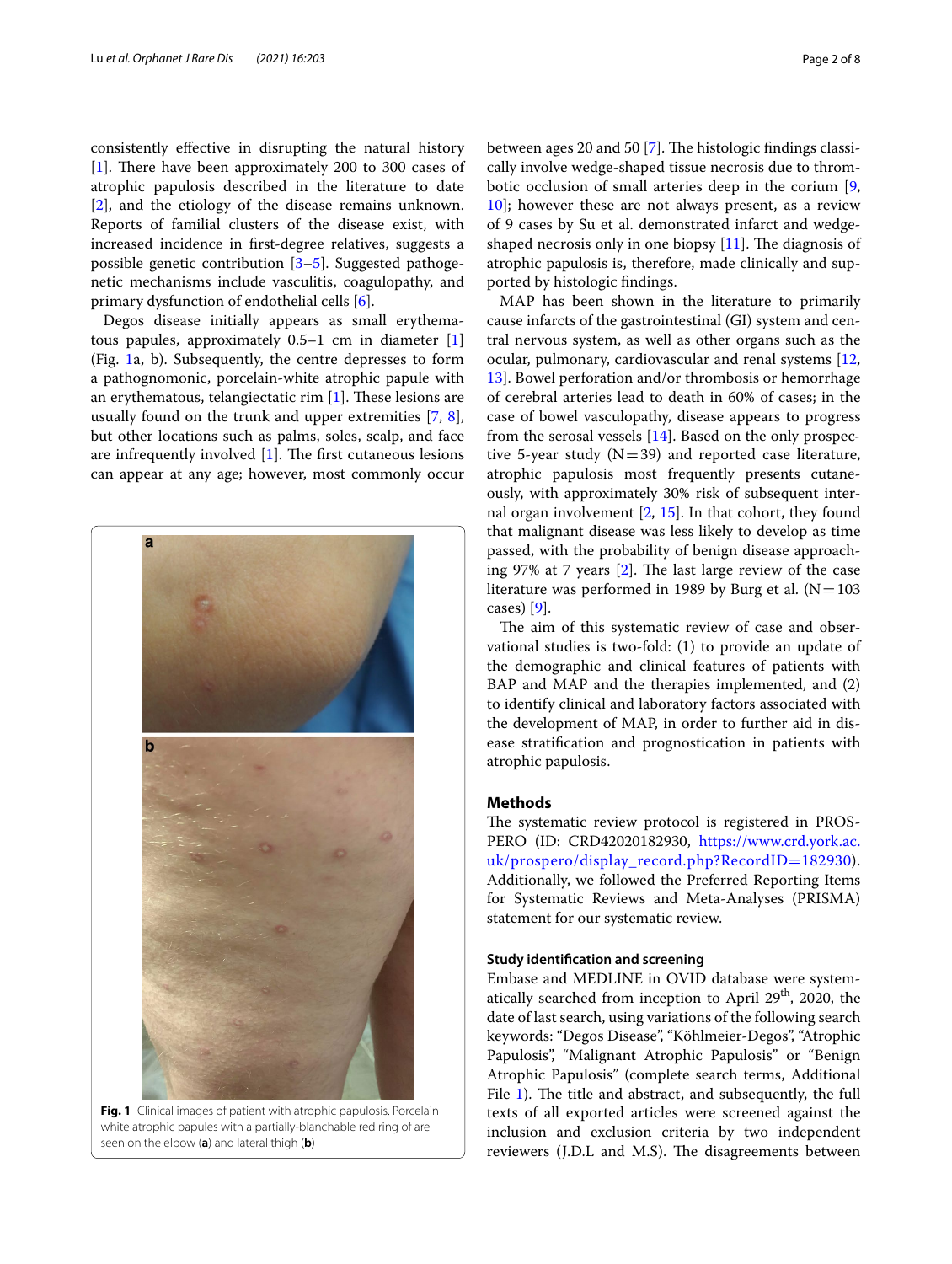the two reviewers were resolved through involvement of a third reviewer (D.C.).

## **Inclusion criteria**

Case reports, case series, observational cohort studies (controlled and uncontrolled), case control studies and randomized control trials conducted on patients with BAP/MAP were considered for inclusion. Eligibility for case inclusion required (i) diagnosis by a dermatologist and (ii)≥1-year follow-up since onset of characteristic lesions (with the exception of cases deceased from systemic MAP before this timepoint). One year was selected as a minimal follow-up period given previous studies demonstrating a mean MAP survival of this duration [\[2](#page-7-1)]. The articles inaccessible through researchers' affiliated institution or not available in the English language were excluded. If otherwise eligible studies were not diagnosed by a dermatologist but had sufficient information to support a diagnosis of Degos upon independent review, they were included.

# **Data extraction**

Abstract screening and data extraction were independently conducted by three authors (J.D.L, M.S, and O.M.S). Disagreements were resolved by discussion between the three authors and a fourth reviewer (D.C). Data extracted included study information (publication year and country, study design, number of cases), demographic data (age, sex), family history of autoimmune disease or Degos disease (y/n), primary or secondary Degos disease (secondary to systemic autoimmune disease), atypical location of lesions (facial or orogenital,  $y/n$ ), generalized or localized (generalized defned as≥3 body sites), duration since onset of cutaneous lesions, time to systemic involvement from onset of cutaneous lesions, survival, follow-up time from diagnosis, abnormal lab results (anti-nuclear antibody [ANA], antiphospholipid antibody [APLA], erythrocyte sedimentation rate/creactive protein [ESR/CRP]), treatments used, and organ involvement.

# **Data analysis**

We reported demographic and clinical features of patients with primary and secondary Degos descriptively, in relative and absolute terms, for our cohort of published cases. We used logistic multivariable regression to evaluate the association of multiple independent demographic and clinical exposure variables (age  $< 18$ , primary disease [y/n], atypical location [y/n], sex, elevated ESR or CRP [y/n], positive ANA [y/n]) with development of MAP, reported by odds ratio (OR) with 95% confdence intervals (CI). Cases with incompletely reported exposure (independent) variables were not included in the

regression. Additionally, in cases of MAP that reported mortality, time to systemic disease and survival were depicted by Kaplan–Meier curves. Cases that did not report mortality were assumed to survive until last reported encounter, and cases that incompletely reported time to diagnosis or survival were excluded. No metaanalysis was planned.

## **Quality assessment**

The quality of evidence was assessed by J.D.L., M.S., and O.M.S using a modifed version of the risk of bias tool by Murad et al. [\[16](#page-7-14)]. No studies were excluded based on quality.

# **Results**

# **Search results**

A total of 851 studies were identifed. Of these, 15 articles were excluded due to duplications, leaving 836 articles for title and abstract screening (Fig. [2](#page-3-0)). A total of 588 studies were excluded as they did not meet eligibility criteria, leaving 248 studies to be analyzed for full-text review. Reasons for exclusion were unavailable publications, less than one year follow-up, not English, non-primary article, and not Degos disease. Following the full-text review, a total of 99 studies were included for analysis (Fig. [2\)](#page-3-0). All included studies were either case series or case reports.

## **Demographics, clinical features, and treatments**

From 99 included studies, we identifed 105 patients with Degos disease, of which 63.8% had MAP and 36.2% had BAP (Table [1\)](#page-4-0). Overall, the mean age of onset was 35 years (range: 0–75), with a slight female to male preponderance  $(F:M, 1.2:1)$ . There was a higher incidence of females with BAP (68.4%, 26/38), but this did not meet significance by univariable regression  $(p=0.0729,$  $n=105$ ). Familial occurrence was 22.7% ( $n=5/22$ , 83 NR) for both BAP and MAP patients. Patients with MAP had a described overall mortality rate of 71.6% (48/67), although in the absence of reported death, survival was assumed. The mean follow-up time was 2.55 years overall (SD 3.01), with BAP patients followed for longer on average (3.36 years,  $SD = 3.53$ ) (Table [1](#page-4-0)).

The vast majority of patients  $(91.3\%, 95/104)$  had lesions that were generalized on the trunk and extremities, and only 8.7% ( $n=9/104$ ) of patients were described with localized disease. The main treatments used were single or dual antiplatelet agents (51.6%, 48/93), followed by topical or oral corticosteroids (41.9%, 39/93,), anticoagulants (21.5%, 20/93), intravenous immunoglobulin (IVIg) (14%, 13/93), and eculizumab (8.6%, 8/93). Almost half of BAP patients were not treated or treatments were not reported (47%, 14/30); of the remainder, most used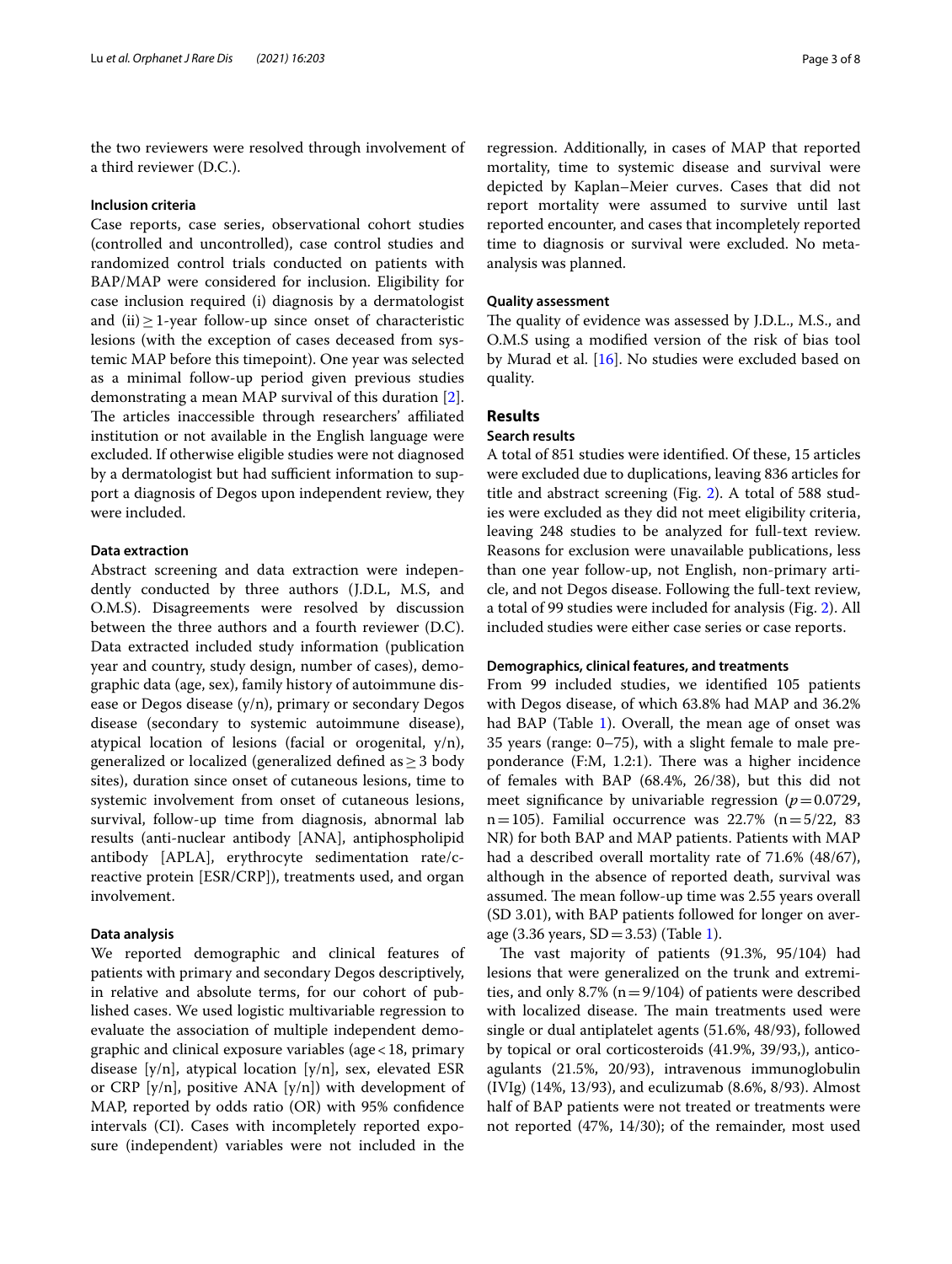

<span id="page-3-0"></span>topical and oral corticosteroids (27%, 8/30) and/or antiplatelet agents (43%, 13/30).

# **MAP organ involvement and survival**

Amongst 67 patients with MAP, systemic involvement predominately afected the GI tract (75%, 48/64, 3 NR) and central nervous system (CNS) (68.5%, 37/54, 13 NR); these were followed by lung (34.8%, 16/46, 21 NR), eye (31.1%, 14/45, 22 NR), heart (28.3%, 13/46, 21 NR), and kidney (21.1%,  $8/38$ , 29 NR) (Fig.  $3a$ ). Among the cases of MAP with reported timeline data, the median survival of patients from cutaneous onset was 2.15 years

(range = 0.17 to 16.04,  $n=34$ ) (Fig. [3b\)](#page-5-0). In the subset of cases with time to systemic involvement data, the median duration was 1.09 years (range=0 to 8 years,  $n=30$ ) (Fig. [3c](#page-5-0)).

# **Factors associated with MAP development**

Using multivariable logistic regression, we found that either or both elevated ESR and CRP were predictive of systemic involvement and distinguished MAP from BAP (OR 21.3, CI 2.62 to > 100) (Fig. [3c\)](#page-5-0). Whereas elevated ESR or CRP was found in 27.1% (13/48) of patients with MAP, only 1 of 28 patients with BAP and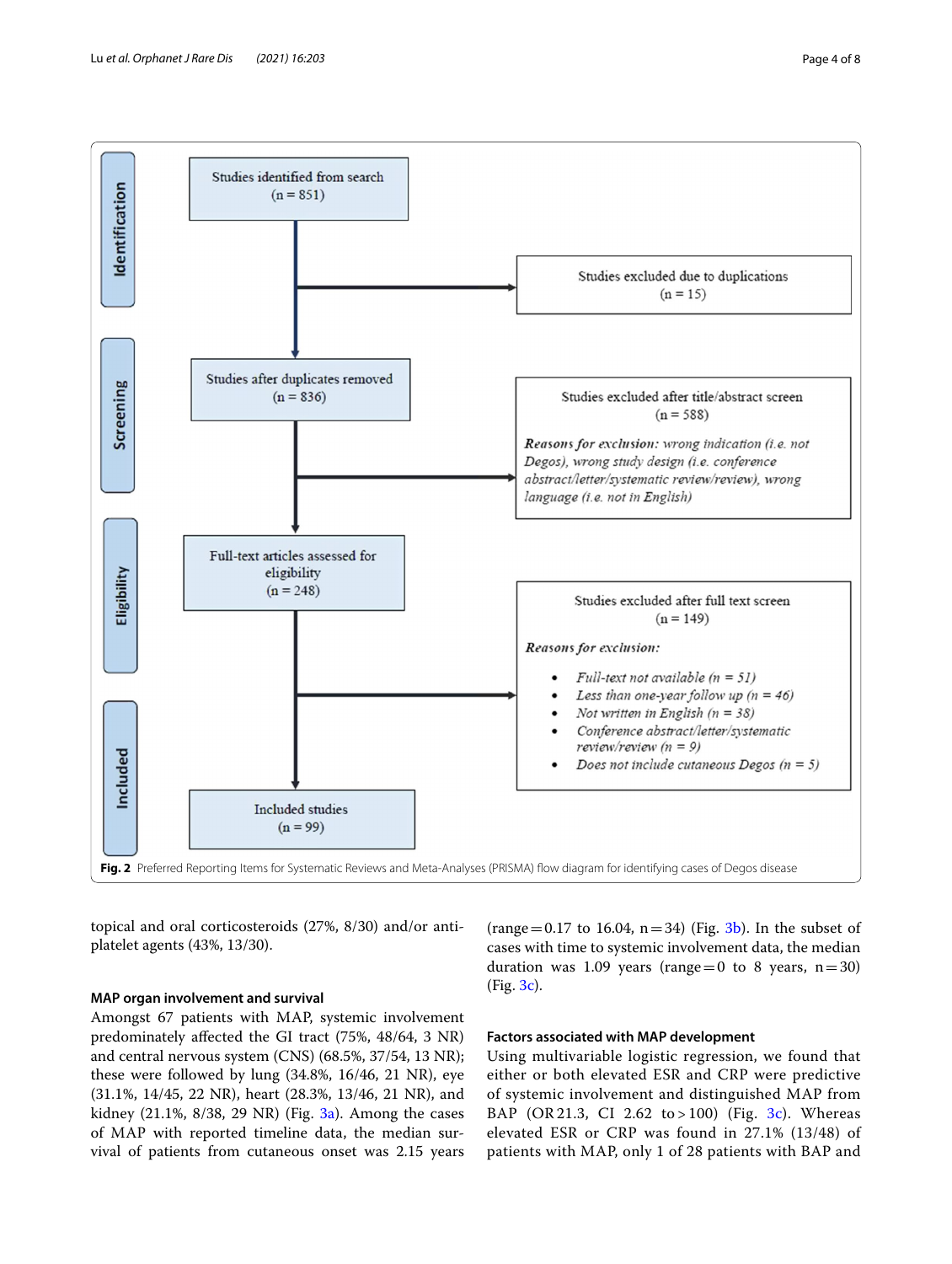# <span id="page-4-0"></span>**Table 1** Demographics, clinical features, and treatments for patients with Degos disease

|                                        | <b>All Patients</b> | <b>MAP</b>    | <b>BAP</b>     |
|----------------------------------------|---------------------|---------------|----------------|
| Number of patients                     | 105                 | 67            | 38             |
| Male/female (ratio)                    | 47/58 (1:1.2)       | 35/32 (1.1:1) | 12/26 (1:2.2)  |
| Mean age of cutaneous onset (stdev)    | $35(0 - 75)$        | $35(0 - 75)$  | $35(0.2 - 63)$ |
| Familial occurrence, n (%)             | 5/22(22.7)          | 2/14(14.3)    | 3/8(37.5)      |
| Mortality, n (%)                       | N/A                 | 48/67 (71.6%) | N/A            |
| Mean follow up time of study           | 2.55(3.01)          | 2.20(2.69)    | 3.36(3.53)     |
| Distribution of lesions, n (%)         |                     |               |                |
| Generalized                            | 95/104 (91.3)       | 61/66 (92.4)  | 34/38 (89.5)   |
| Localized                              | 9/104(8.7)          | 5/66(7.6)     | 4/38(10.5)     |
| Primary or secondary Degos, n (%)      |                     |               |                |
| Primary                                | 94/105 (89.5)       | 63/67 (94)    | 31/38 (81.6)   |
| Secondary                              | 11/105 (10.5)       | 4/67(6.0)     | 7/38 (18.4)    |
| Dermatomyositis                        | 2/105 (1.9)         | 0/67(0)       | 2/38(5.3)      |
| Relapsing polychondritis               | 1/105(1)            | 0/67(0)       | 1/38(2.6)      |
| Rheumatoid arthritis                   | 1/105(1)            | 1/67(1.5)     | 0/38(0)        |
| Systemic lupus erythematosus           | 8/105(7.6)          | 2/67(3)       | 6/38(15.8)     |
| Treatments, n (%)                      |                     |               |                |
| Anticoagulant                          | 20/93 (21.5)        | 19/63 (30.2)  | 1/30(3.3)      |
| Antiplatelet (Single)                  | 29/93 (31.2)        | 21/63(33.3)   | 8/30 (26.7)    |
| Antiplatelet (Dual)                    | 19/93 (20.4)        | 14/63 (22.2)  | 5/30(16.7)     |
| Biologics                              |                     |               |                |
| Eculizumab                             | 8/93(8.6)           | 8/63(12.7)    | 0/30(0)        |
| Infliximab                             | 3/93(3.2)           | 3/63(4.8)     | 0/30(0)        |
| Natalizumab                            | 1/93(1.1)           | 1/63(1.6)     | 0/30(0)        |
| Rituximab                              | 2/93(2.2)           | $2/63$ (3.17) | 0/30(0)        |
| Corticosteroids (topical and oral)     | 39/93 (41.2)        | 31/63 (49.2)  | 8/30 (26.7)    |
| Immunomodulators                       |                     |               |                |
| Aminosalicylates                       | 1/93(1.1)           | 1/63(1.6)     | 0/30(0)        |
| Azathioprine                           | 2/93(2.2)           | 1/63(1.6)     | 1/30(3.3)      |
| Cyclosporin A                          | 3/93(3.2)           | 2/63(3.2)     | 1/30(3.3)      |
| <b>IVIg</b>                            | 13/93 (14)          | 11/63 (17.5)  | 2/30(6.6)      |
| Methotrexate                           | 4/93(4.3)           | 2/63(3.2)     | 2/30(6.6)      |
| Tacrolimus                             | 2/93(2.2)           | 1/63(1.6)     | 1/30(3.3)      |
| Thalidomide                            | 1/93(1.1)           | 1/63(1.6)     | 0/30(0)        |
| Prostaglandin                          | 2/93(2.2)           | 1/63(1.6)     | 1/30(3.3)      |
| Steroid sparing agents                 |                     |               |                |
| Cyclosporine                           | 2/93(2.2)           | 2/63(3.2)     | 0/30(0)        |
| Dapsone                                | 2/93(2.2)           | 1/63(1.6)     | 1/30(3.3)      |
| Others                                 |                     |               |                |
| Cyclophosphamide                       | 7/93(7.5)           | 7/63(11.1)    | 0/30(0)        |
| Pentoxifylline                         | 9/93(9.7)           | 6/63(9.52)    | 3/30(10)       |
| No Treatment                           | 7/93 (7.5)          | 1/63(1.6)     | 6/30(20)       |
| Not Reported                           | 12/93 (12.9)        | 4/63(6.4)     | 8/30(26.7)     |
| Abnormal labs, n (%)                   |                     |               |                |
| ESR/CRP                                | 14/76 (18.4)        | 13/48 (27.1)  | 1/28(3.6)      |
| ANA                                    | 10/75 (13.3)        | 4/46(8.7)     | 6/29(20.1)     |
| Patient geographic distribution, n (%) |                     |               |                |
| Asia                                   | 33/105 (31.4)       | 23/67 (34.3)  | 10/38 (26.3)   |
| North America                          | 28/105 (26.7)       | 17/67 (25.4)  | 11/38 (28.9)   |
| South America                          | 2/105 (1.9)         | 2/67(3)       | 0/38(0)        |
| Europe                                 | 38/105 (36.2)       | 22/67 (32.8)  | 16/38 (42.1)   |
| Africa                                 |                     |               |                |
|                                        | 0/105(0)            | 0/67(0)       | 0/38(0)        |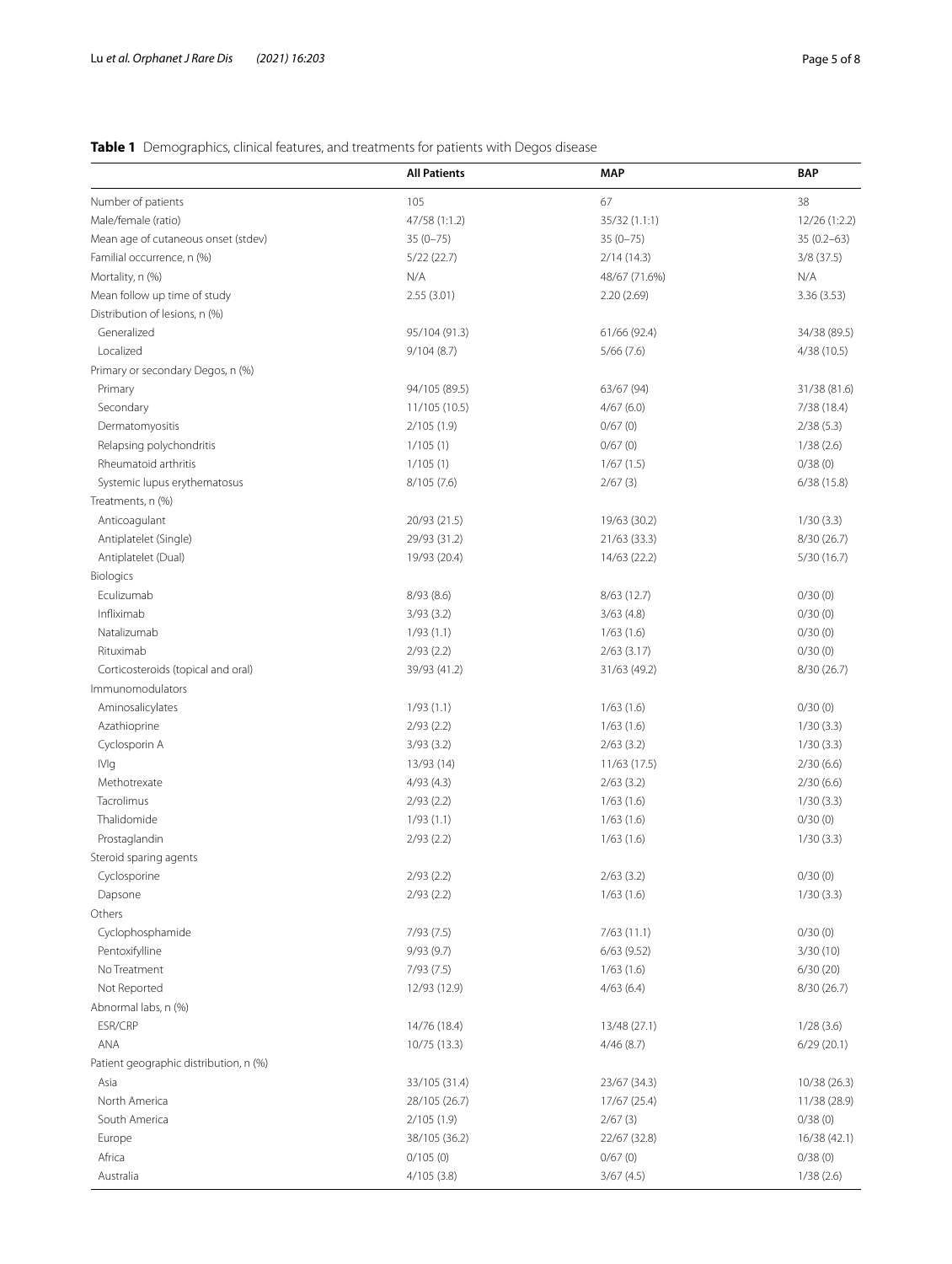MAP, malignant atrophic papulosis; BAP, benign atrophic papulosis; N/A, not applicable



<span id="page-5-1"></span><span id="page-5-0"></span>**Table 2** Demographic, clinical and laboratory factors associated with the development of MAP ( $n=75$ )

| Independent variable      | Odds ratio | 95% CI            | p value |
|---------------------------|------------|-------------------|---------|
| Female                    | 0.77       | $0.27$ to 2.36    | 0.361   |
| Comorbid AiCTD            | 0.084      | 0.004 to 0.73     | 0.048   |
| $Age < 18$ years          | 0.91       | $0.23$ to 3.7     | 0.0486  |
| High ANA and/or low C3/C4 | 2.86       | $0.59$ to 19.0    | 0.895   |
| Atypical distribution     | 1.75       | $0.17$ to 43.8    | 0.223   |
| Elevated ESR and/or CRP   | 21.3       | $2.62$ to $> 100$ | 0.023   |

Multivariable logistic regression of 75 cases demonstrates that Degos secondary to AiCTD is less frequently associated with development of MAP ( $OR = 0.08$ , CI 0.004 to 0.73). Elevations in either of ESR or CRP were associated with MAP  $(OR = 21.3, CI$  2.62 to > 100). There were no associations been MAP and pediatric patients, sex, atypical distribution, or a positive anti-nuclear antibody and/or hypocomplementemia

ESR or CRP testing had elevations in both (Table [1\)](#page-4-0). The calculated specificity and sensitivity are 96% and 27%, respectively. Furthermore, patients with Degos secondary to an autoimmune connective tissue disease (AiCTD) were less likely to develop MAP (OR 0.084, 95% CI 0.004 to 0.74) (Table [2\)](#page-5-1). There were no significant associations been MAP and age < 18, sex, atypical site involvement (palmoplantar, orofacial, genital), or a positive ANA and/or hypocomplementemia (C3/ C4). There were too few cases (4/75) with a measured anti-phospholipid antibody screen to power statistical analysis, and this was therefore omitted from our regression.

# **Discussion**

Our systematic review of the literature identifed 99 studies, comprising 105 patients with Degos disease for descriptive and quantitative analysis. Overall, 79.8% (79/99) studies were published after the year 1990 and time of last large review by Burg et al. [9] In our cohort of published cases, the disease predominantly occurred at the fourth decade of life, with systemic manifestations occurring in 63.8% of reported patients. The prognosis of MAP in our systematic cohort of published cases was poor, with an overall reported mortality rate of 71.6%  $(48/67, NR=19)$  and a median survival of 2.15 years (range  $=0.17$  to 16.04, n  $=34$ ), from cutaneous onset. This is in keeping with the previously reported prospective cohort by Theodoridis et al., which found a median of 1 year for the development of systemic signs from the frst occurrence of cutaneous lesions and median survival of only 0.9 years from the development of systemic disease (total 1.9 years from cutaneous onset,  $n=11$ ) [\[2\]](#page-7-1).

Similar to Theodoridis et al., we found that there was no sex-associated prognosis by univariable or multivariable regression  $[2]$  $[2]$ . The slightly higher female preponderance for BAP (68.4%, 26/38) in our cohort may be related to the association found between Degos secondary to AiCTD and BAP and female predilection in SLE. As with previous studies  $[2, 9]$  $[2, 9]$  $[2, 9]$ . the GI tract and CNS were the extracutaneous systems with the highest reported involvement (75% and 68.5% respectively); we also noted the relatively high incidence of pulmonary (34.8%), ocular (31.1%), cardiac (28.3%), and renal (21.1%) involvement.

Unique to this systematic review is our utilization of multivariable regression to evaluate associations with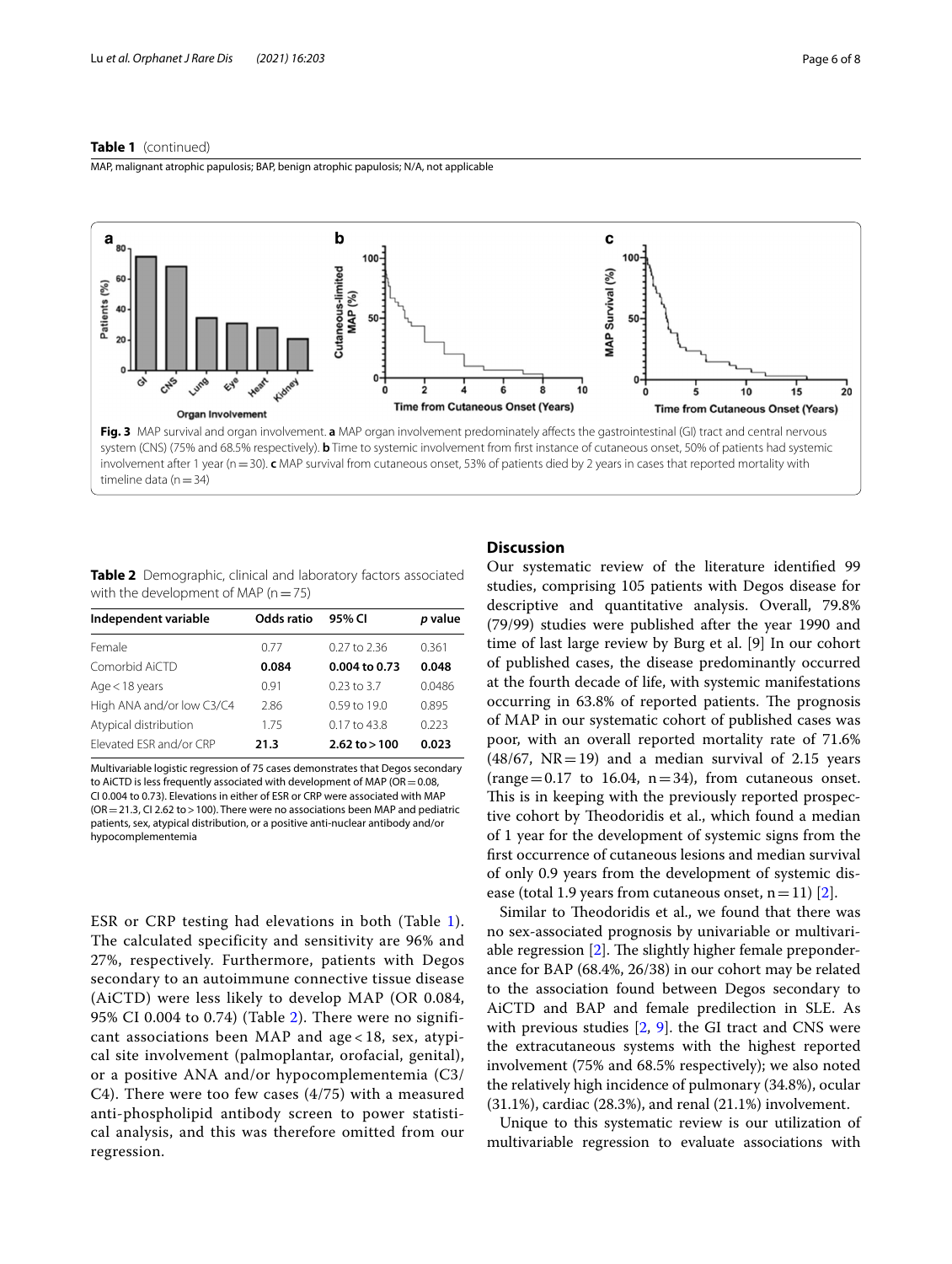MAP. We found that elevations in ESR or CRP may be a predictor of systemic involvement and may be an additional tool to assist in identifying the presence of systemic involvement. Although ESR/CRP are non-specifc markers of infammation [\[17](#page-7-15)] in the setting of Degos and in the absence of other causative conditions, they may infer systemic disease. This finding may have important implications for screening, since the bowel involvement in MAP is known to be primarily serosal, with poor visualization on both MRI and endoscopic imaging, and often requiring laparoscopic visualization for identifcation [\[18](#page-7-16)]. While ESR and CRP were found to be specifc in this clinical context (96%), it is also crucial to highlight the poor test sensitivity (27%) and negative predictive value (60%) of these tests. Furthermore, one of this review's authors is currently managing a patient with laparoscopically proven MAP, who has had normal ESR and CRPs and caution against ruling out systemic disease with this insensitive screen alone.

We conversely found that patients with Degos secondary to a systemic AiCTD were less likely to have MAP. The inverse correlation with MAP (OR 0.084, 95% CI 0.004 to 0.73) may suggest that AiCTD patients were incorrectly diagnosed as having MAP due to similar cutaneous lesions (such as discoid lupus or cutaneous vasculopathy from mixed connective tissue disease). Non-exclusively, it may also suggest that Degos associated with AiCTD has a diferent pathogenesis and natural history than primary idiopathic atrophic papulosis. The etiology of isolated MAP has been suspected to be mediated by complement; Magro et al. found extensive deposits of C5b-9 in the cutaneous vasculature, positing that C5 inhibition could be therapeutic. Eculizumab, a complement C5 inhibitor used for the treatment of paroxysmal nocturnal hemoglobinuria, has demonstrated some efficacy in delaying disease progression, with the addition of treponistil becoming the mainstay of therapy for patients who develop systemic disease [[19,](#page-7-17) [20\]](#page-7-18).

Further investigations are undoubtedly required to better understand the pathogenesis of Degos in order to efectively implement durable life-sustaining treatments. A critical frst step is establishing how BAP difers from MAP, both from an epidemiological and biological perspective. This systematic review provides further insight into that diferentiation and supports the use of ESR and CRP, amongst additional clinical and laboratory parameters, in the investigation and surveillance of a patient with undiferentiated atrophic papulosis.

#### **Limitations**

Our study was primarily limited by its design as a SR of published literature comprising of case studies and series. While this design allowed for the inclusion of enough cases to power a quantitative analysis in an orphan disease, the possibility of publication bias of early poor outcomes is high, given the limited followup time in each published report and events such as mortality prompting publication. Furthermore, the evolution of BAP to MAP may also be underestimated due to the variable and limited follow-up times. Given that we did not capture symptomatic vs. asymptomatic patients or stratify severity among the cases with systemic involvement, it is unclear when ESR or CRP becomes sensitive for disease in MAP. Some studies did not completely report relevant clinical and laboratory details, such as total investigations performed and follow-up time prior to publication; these studies were included for descriptive analysis but not for Kaplan Meier or multivariable regression analysis, as relevant.

## **Conclusions**

Clinicians should be aware of the use of ESR/CRP in identifying evolution of BAP to MAP, as well as the association of secondary Degos with a more benign disease course. Further prospective studies are required to understand both the evolution and the pathogenesis of this disease to inform treatment and long term management.

## **Supplementary Information**

The online version contains supplementary material available at [https://doi.](https://doi.org/10.1186/s13023-021-01819-z) [org/10.1186/s13023-021-01819-z.](https://doi.org/10.1186/s13023-021-01819-z)

<span id="page-6-0"></span>**Additional fle 1.** Supplemental Tables.

#### **Authors' contributions**

DC and RL conceptualized and supervised the project. DC, JDL, MS, OMS, RL designed the protocol. JDL, MS, and DC conducted the literature search and screening. JDL, MS, and OMS conducted the data extraction and manuscript drafting equally. DC analyzed and interpreted the patient data regarding Degos disease. All authors read, edited, and approved the fnal manuscript.

#### **Funding None**

# **Availability of data and materials**

The authors declare that all data supporting the fndings of this study are available within the article and its supplementary information fles.

#### **Declarations**

**Ethics approval and consent to participate** Not applicable.

## **Consent for publication**

Not applicable.

#### **Competing interests**

The authors declare that they have no competing interests.